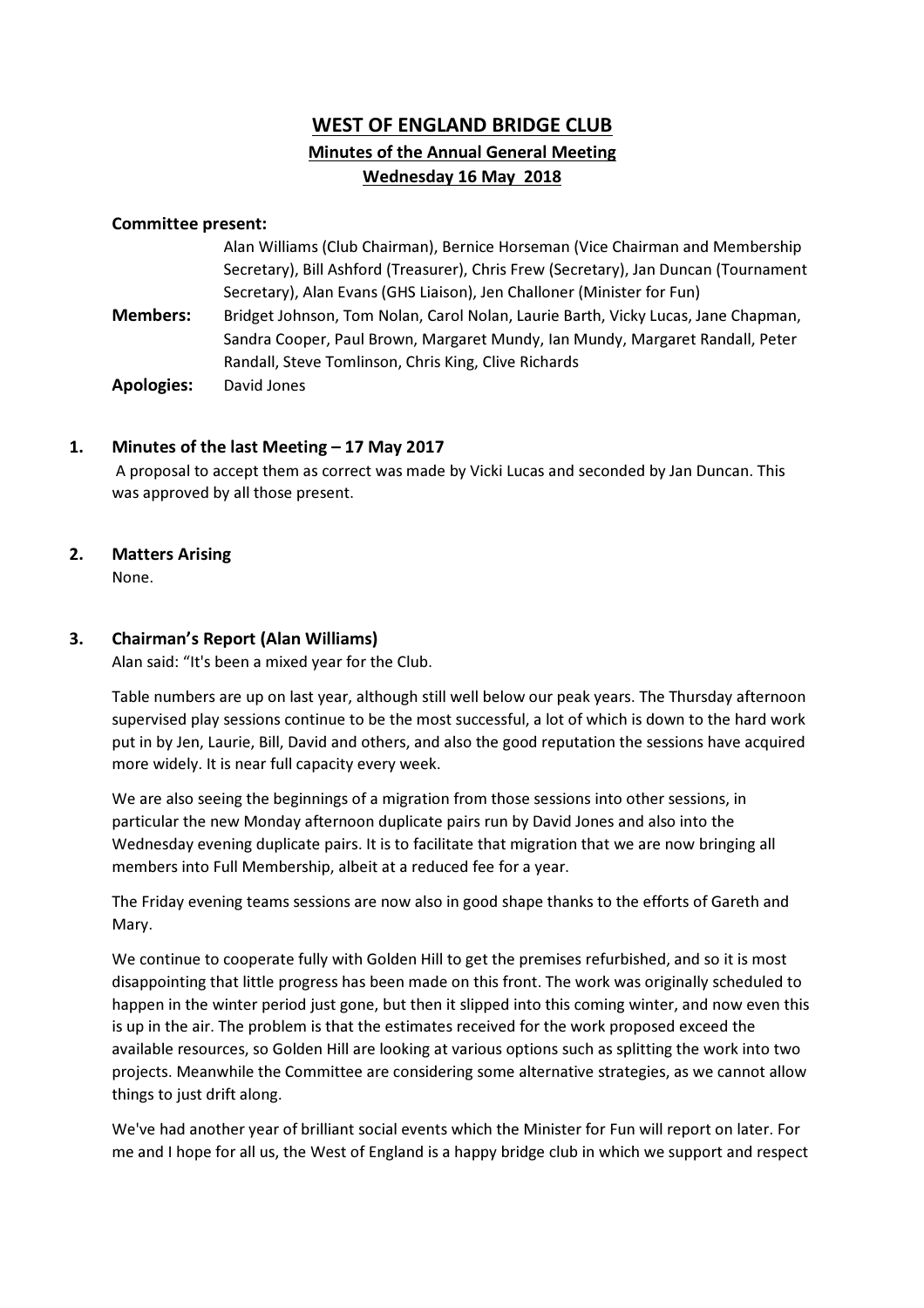each other with a smile, and I'd like to thank all club members, and also the staff of Golden Hill, for making it so.

I have continued to be a bit of a part-time Chairman and unable to put as much time and effort into the role as I would like, which is why we would like to bring in an eighth Committee member to bolster our resources. I would like to give a big thank you to Alan, Bernice, Bill, Chris, Jan and Jen for their enthusiasm, hard work and support over the past year."

### A discussion ensued.

Vicki asked whether we might actually leave GHS? Alan said that although the temporary premises to which we are relocating for October/November look good, we should not get ahead of ourselves; let's see what the GHS Trustees propose.

Falling numbers at key sessions was raised. Alan said that we had done a detailed investigation of former attenders, and the reasons for drop-off were unchallengeable; most had moved away or died. A few identified the poor premises/facilities as an issue. Gareth's alternative sessions at Stoke Lodge are of minimal impact. The key problem is our failure to locate and recruit new joiners to match natural turnover. Clive asked whether we have surveyed Thursday people, asking why they had not moved on? Agreed we would ask. Action: Committee had not moved on? Agreed we would ask.

Tom Nolan thought that we should push Wednesdays more, and give prizes on a handicap basis. Action: Committee to consider

Vicki felt that part of the reason Thursdays are successful is that the format is not subordinate to an overall competition.

## 4 Treasurer's Report (Bill Ashford)

Bill reprised his Notes to the accounts:

4.1 Accruals and Prepayments

We owe the EBU about £151 in playing fees (for March 2018). We also allow prepayment of membership fees and for 2018-19 we received £480. The annual fee of £150 to Pianola was paid in April 2017 but relates to 2016-17. In addition, we owe £70 director's fee to an outgoing director which wasn't paid in 2017-18. Also, there was an outstanding phone charge relating to Jan-March 2018.

4.2 Current Assets

Bank of Scotland reduced our deposit account interest rate from 0.5% p.a. to 0.05% p.a. so we moved £30,000 to a 120-day deposit account with the Hampshire Trust Bank, paying 1.35% p.a. (increased to 1.60% in December 2017). It paid £422 in interest in the year, compared with 88p from the Bank of Scotland deposit account. We continue to enjoy 'free' banking with Bank of Scotland.

- 4.3 Income
	- (i) We received £16264 Table Money this year, 6% up from last year. Player sessions totalled 4282, up 282 from last year. Both Monday and Wednesday evenings saw a reduction in numbers; from 2108 to 1715 and 1078 to 935 respectively. Fridays saw a significant rise from 772 to 926, following the considerable effort put in by Mary McKenzie and Gareth Evans. The remainder of the increase was due to the additional "friendly bridge" session on Monday afternoons, under the direction of David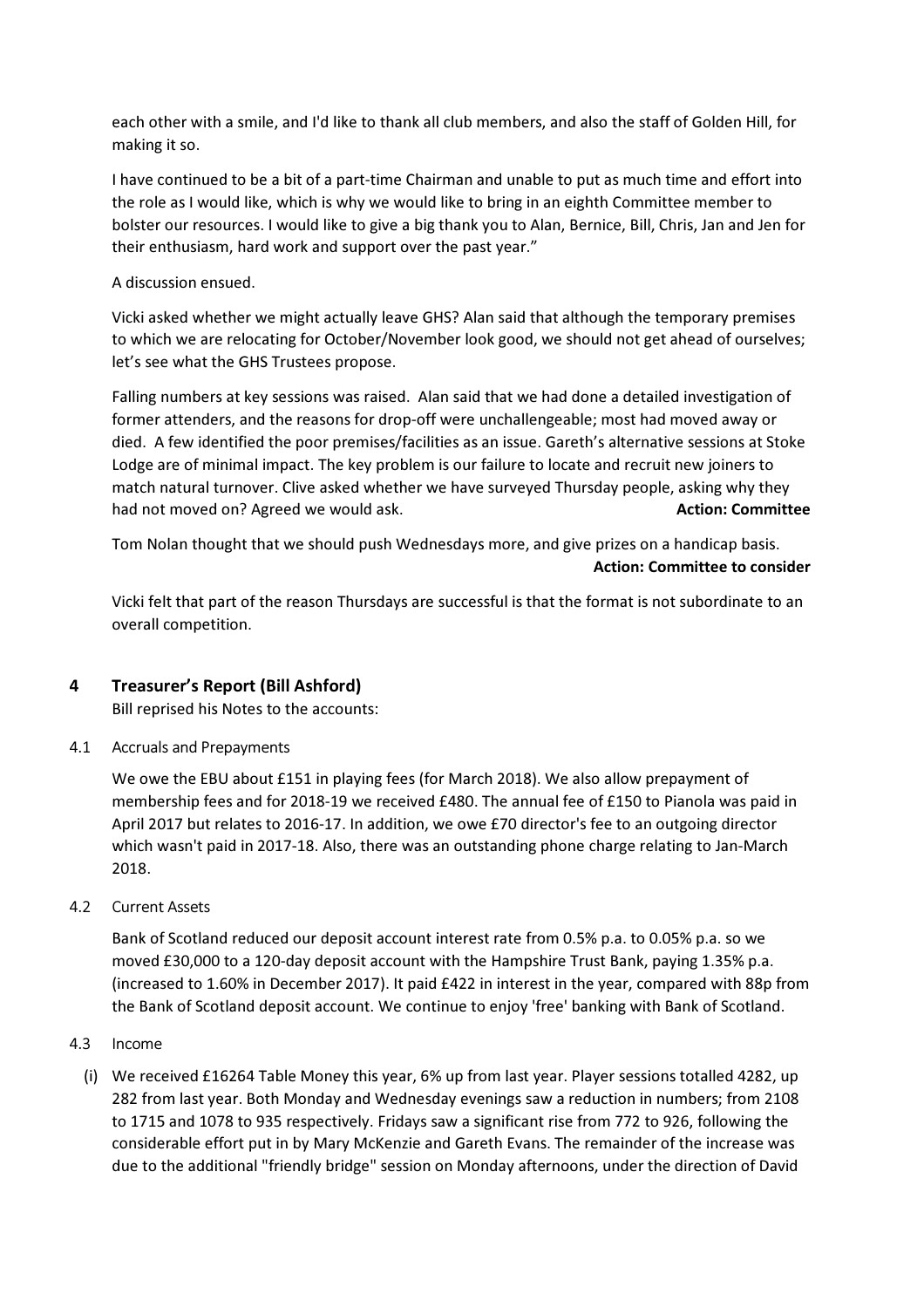Jones. 664 player sessions were recorded and a number of the players competed in some of the evening sessions.

- (ii) Match fee income was £288, slightly up from last year.
- (iii) Membership subscriptions totalled £2111, almost identical to last year.
- (iv) Teaching income reflects the 8 sessions held October to December 2017. The total figure is partly offset by extra rent payments (£246) and teacher's fees (£640) but still shows a profit of £474.
- (v) "Social Bridge" reflects income received for supervised play on Thursday afternoons and is net of organiser's expenses. In addition to reimbursement to the club for rent, we received £900 as a donation from the organiser, reflecting the profit made from the consistently high number of attenders, many of whom are now playing in the regular club sessions.
- (vi) "Other Income' includes £319 Xmas Party raffle sales, sale of packs of cards (£12) and income from Excel BC for board dealing (£417).
- 4.4 Overheads
	- (i) Director's costs rose by £1923 this year. The fees paid for directing were increased at the start of the year to reflect the sums paid by other local clubs. In addition, there was the extra session on Monday afternoons plus £216 paid for attendance at a director's course.
	- (ii) The rental we pay GHS continues to rise in line with the RPI. We booked extra sessions for the eight lessons plus the regular Monday afternoon session. This and the rent increase largely accounts for the rise to £9913.
	- (iii) Equipment costs comprise cards, scorecards etc., board dealing (partly offset by a reciprocal arrangement with Excel BC) and IT expenses (Pianola and domain renewal). We replaced the old PC with a laptop, along with a mobile hotspot which has reduced phone charges and the cost of a wifi connection.
	- (iv) Food for events includes Xmas party, Burns' night and Bastille night plus biscuits.
- 4.5 Profit

This fell from £2385 to £1012, despite the increase in table money and stable membership fees. This is due to the extra expense incurred in running an additional session, allied to increased directing costs. In addition, there have a few extra outgoings to replace old equipment (such as the PC) and in anticipation of the long awaited refurbishment. Despite these extra costs, the club remains financially secure.

4.6 Acknowledgements

I would like to thank Irene Robinson for auditing the accounts. In addition, I remain grateful to the previous treasurer, Chris Frew, for all his continuing help and advice.

A motion to accept the accounts was proposed by Peter Randall, seconded by Vicki Lucas, and approved by all those present.

### 5. Membership Secretary's Report (Bernice Horseman)

Bernice reported: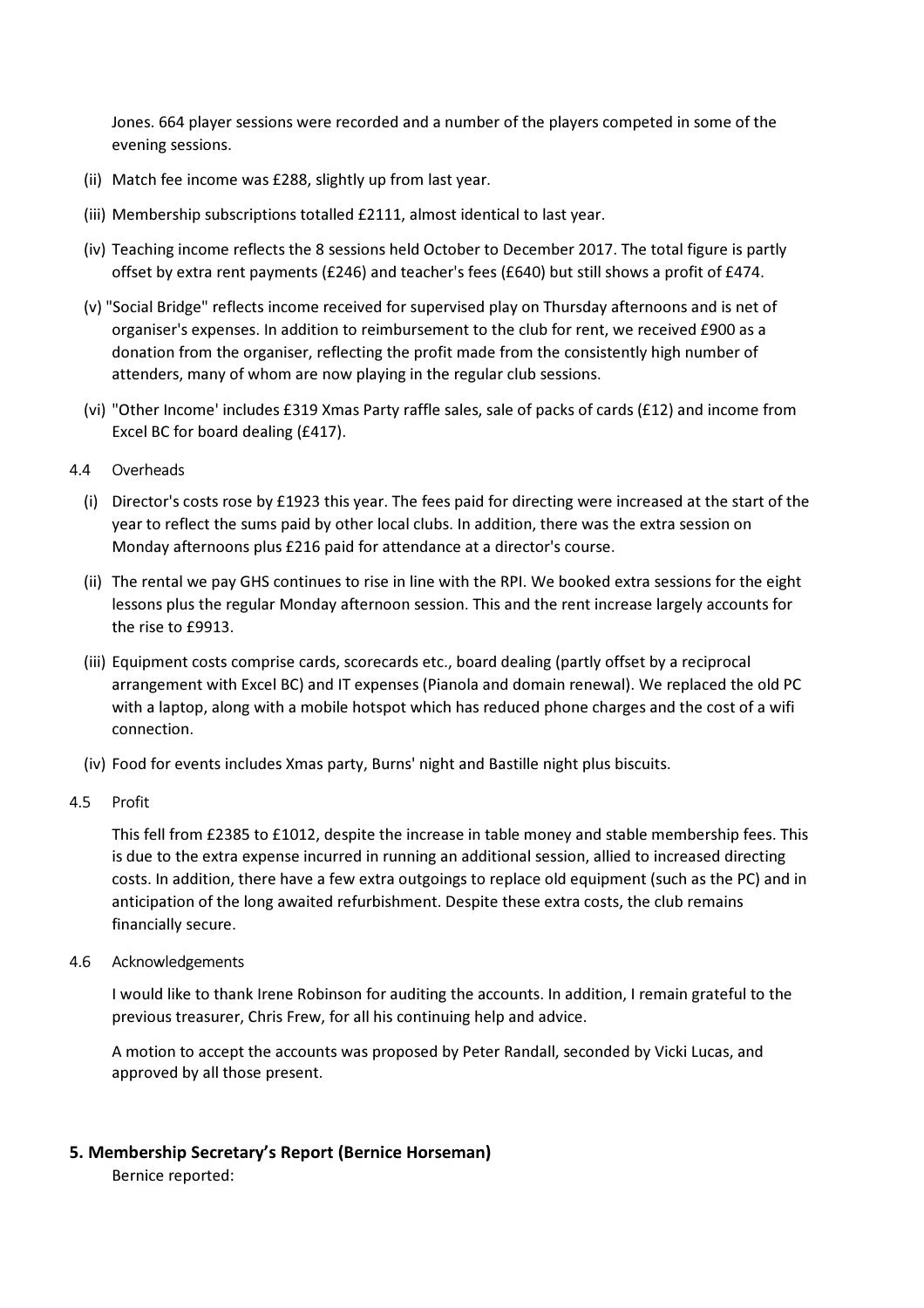"The current membership of the Club stands at 170, composed as follows:

- 15 Life members
- 101 paid up members
- 32 paid to 31 March 2018
- 22 paid to 31 March 2017

We are incorporating the Thursday afternoon Daytime members into the main body of ordinary membership. This is not yet complete; about 28 Daytime members have yet to be changed

I am hopeful that about one third of the unpaid members will rejoin.

The decrease in full membership seems to be due to:

- people moving away;
- people growing older and not wishing to play in the evenings.

We are also looking forward to the renovation of the club premises and hope that this, when complete, will attract some ex-members back to the table!"

## 6. Tournament Secretary's Report (Jan Duncan)

Jan reported:

"The club now runs five regular sessions each week. In addition to the evening sessions on Monday Wednesday and Friday, we run a very successful supervised non-competitive) session on a Thursday afternoon which typically attracts 7 or 8 tables. We also run a gentle (competitive) duplicate on Monday afternoons with up to 4 or 5 tables.

The club has maintained all of the existing club competitions in 2017/2018 and I will announce the winners of those competitions now:

- The Pairs Championship was a tie between Eric Page & Colin Oakley and George Whyte & Alan Franks
- The Moorstone Cup (Handicap Teams) was won by Bernice Horseman, Brian Burridge, Jen Challoner & Laurie Barth
- The Preddy Cup (Teams Championship) was won by Ian & Margaret Mundy, Pat Clowes & Fiona Herlihy
- The Nick Barham-Hall Trophy was won by Jane Drew & Mike Chan
- The Mixed Pairs Championship was won by Pauline Hart & George Whyte
- The Club Individual was won by Jan Duncan
- The Lewis Morton Trophy (Handicap Pairs) was won by David Griffiths & Brian Sharples.

In the Avon County events I can report the following successes by club members:

- The Avon Mens Pairs was won by Bill Ashford & George Whyte
- David Jones was a member of the winning team in the Avon Championship Teams
- The Avon Knock Out Teams final features a number of club members on different sides, including Robert Covill, Steve Turner & David Jones
- Avon League 3 was won by Margaret & Peter Randall, David Griffiths and Keith McIndoe
- Eric Page, Colin Oakley and Alan Williams are second in League 2 with a chance of winning
- Avon League 1 was won by a team including Suzy Lawson & Mike Elliot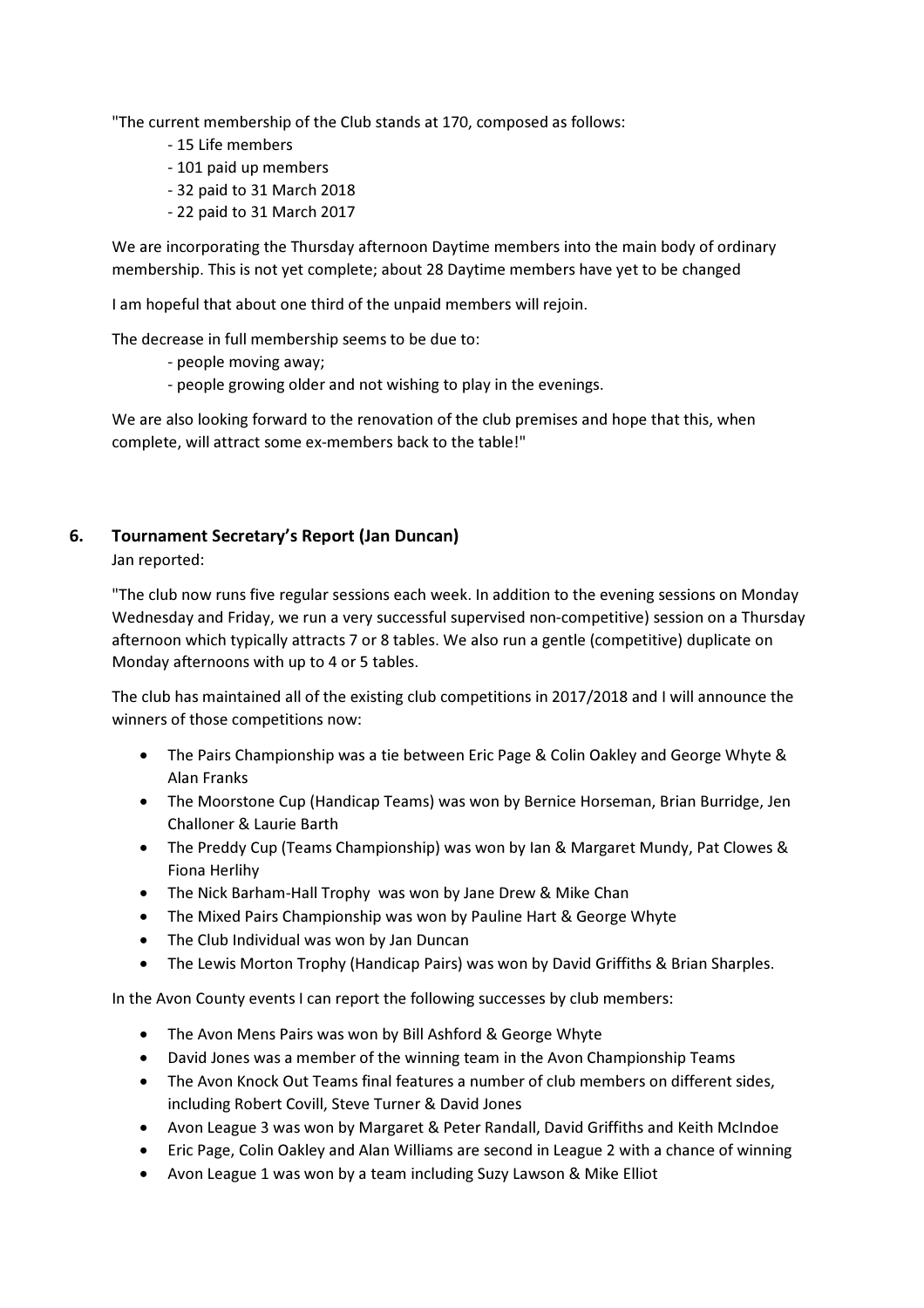Mike Huggins (playing with Rob Lawy) won the Pairs Championship at the EBU Seniors Congress.

In the National Inter-Club Knockout (NICKO), West of England B (Steve Turner, Mike Elliott, Steve Tomlinson, Robert Covill, John Councer and Suzy Lawson) are through to the round of 16, having beaten Bath B away in round 1, Cheltenham C at home in round 2, Bristol A away in round 3 and Reading C away in round 4. In round 5 they are home to Cheltenham D, a match that will be played before the end of June.

## 7. Golden Hill Liaison Officer's Report (Alan Evans)

Alan Evans said:

"The major item regarding refurbishment of the premises has been dealt with by the Chairman, so this report concerns more mundane matters.

Shortly after the previous AGM we purchased a laptop to replace the old, slow computer. After some initial setting-up and some problems at first with the internet connection, it is now consistently working well.

A possible replacement system for the Bridgemates has been considered. It has merit, but at present there is not yet a strong enough case to replace the Bridgemates. It remains a possibility for the future.

Changes were made to the directing rota earlier this year in response to some dissatisfaction. Please address any concerns on this to me.

GHS now have recently taken on a new cleaner after the previous one retired. Some improvements have already been noted. In addition, the chairs were cleaned again in April.

An instance of impolite behaviour toward the bar staff has been reported. We hope this will not recur. Members are reminded that drinks should be collected from the bar because it is not practical to offer at-table service.

GHS are entitled to usurp a few Friday evenings in the year for their own use. One such is this week: there will be no bridge this Friday (18/5).

Goodwill is generated by our participation in running the tea/coffee stall at Golden Hill's annual Party in the Park, this year on Saturday 15<sup>th</sup> September – thanks to all involved last year, and I may be looking for volunteers again this year."

## 8. Fun Events Officer's Report (Jen Challoner)

Jen said:

"As well as two Christmas Parties, the other two events are Bastille Night and Burns Night. Bastille Night 2018 will be our  $5^{th}$ ; Burns' Night 2018 will be our  $4^{th}$ .

All these nights are well attended thanks to our ticket sellers Jan Duncan, Chris Frew, Laurie, and Vicki Lucas. We just about break even on cost and have, as promised, fun.

Many members have requested more Fun nights, e.g. a cocktail night, but at present two are enough. They involve a lot of work and thanks must go to Damien, our chief purveyor of cheeses and haggis and also our Burns' Night chef, Julie Lee, who also provides our festive feast at Christmas. Thanks also to Lesley Reed, our chief sausage purveyor and chef, and to Chris Frew and Bill Ashford,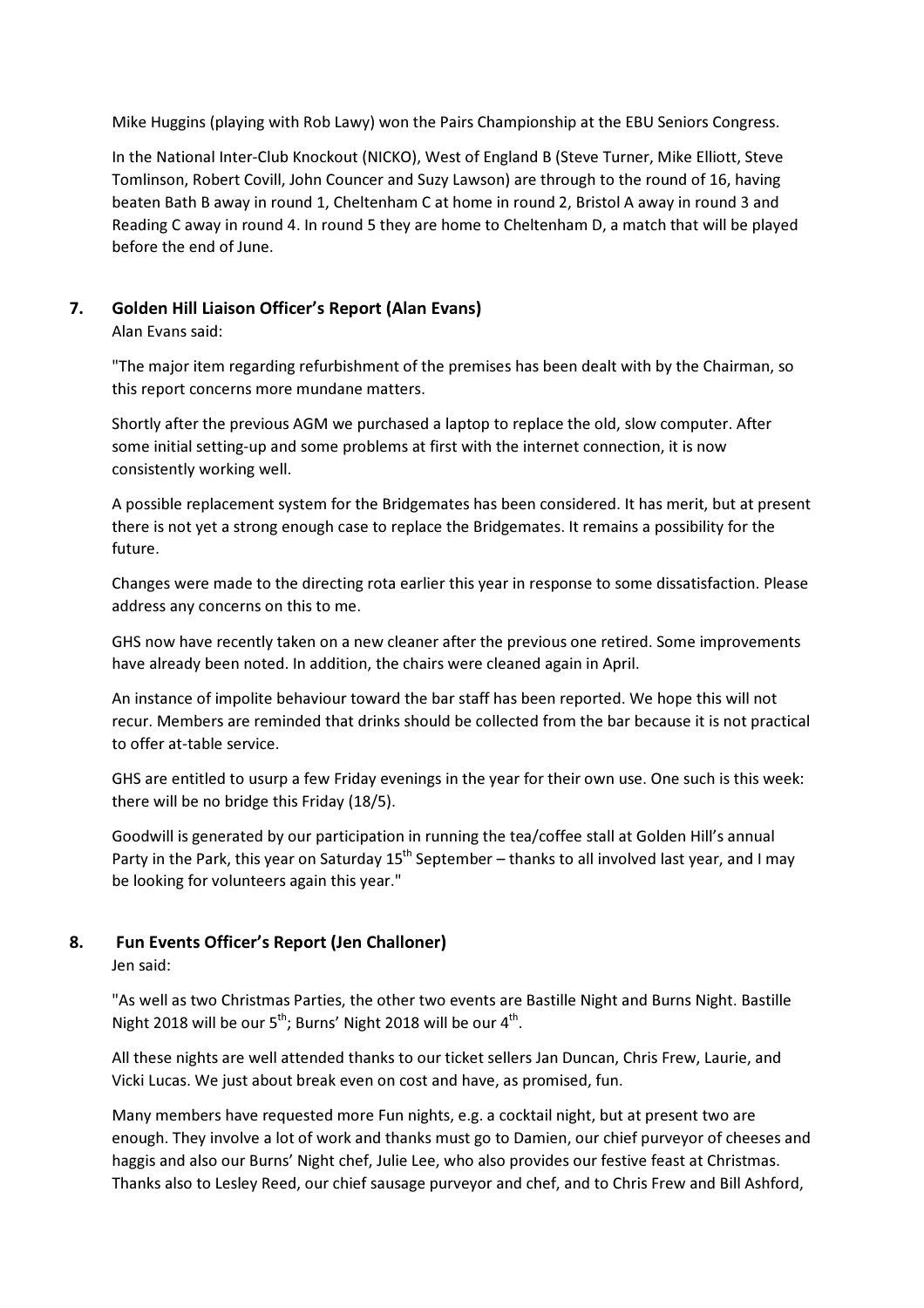who have the arduous task of choosing and buying the whiskies. Thanks also to Karen, Damien's wife, for all her help.

The Thursday 'Improvers' have now got in on the act and tomorrow we are hosting the Mad Hatter's Tea Party which will probably become a permanent feature in the WoEBC calendar.

Both Christmas Parties were great fun, especially the Improvers, who have taken dressing up to new levels. This year Laurie wrote and directed a play. Unfortunately he had a motley cast: our Chairman, Alan Williams, refused to die on time, Bill Ashford talked too much and Vicki Lucas and I drank too much!

Do come to Bastille Night on Wednesday  $11<sup>th</sup>$  July and please practice your French."

## 9. Motions submitted for Discussion

Two amendments to the Constitution were proposed, as below:

9.1 To abolish the 'Daytime' class of membership

### Current Constitution:

- 3.2 Membership shall be maintained in four classes: Ordinary, Daytime, Associate and Life.
- 3.2.1 Ordinary and Daytime members shall pay an annual membership fee each year, as determined for each class by the Management Committee.

### Proposed Constitution:

- 3.2 Membership shall be maintained in three classes: Ordinary, Associate and Life.
- 3.2.1 Ordinary members shall pay an annual membership fee each year, as determined by the Management Committee

This amendment was proposed by Vicki Lucas, seconded by Bernice Horseman and approved by all present.

9.2 To increase the size of the Management Committee to 8 members

### Current Constitution:

4.2 The Management Committee shall consist of 7 members of the Club, including the Officers.

### Proposed Constitution:

4.2 The Management Committee shall consist of 8 members of the Club, including the Officers.

This amendment was proposed by Chris Frew, seconded by Jen Challoner, and approved by all present.

## 10. Election of Officers and Committee

Chris Frew reported that he had received only one nomination for each of the Officer roles, which was of the existing incumbent. He had also received only four nominations for the four 'Ordinary Committee member' roles now allowed by the Constitutional change above; the three incumbents, plus Vicki Lucas. Chris therefore suggested that the new Committee should be elected en bloc. This was formally proposed by Steve Tomlinson, seconded by Tom Nolan, and agreed by all members present.